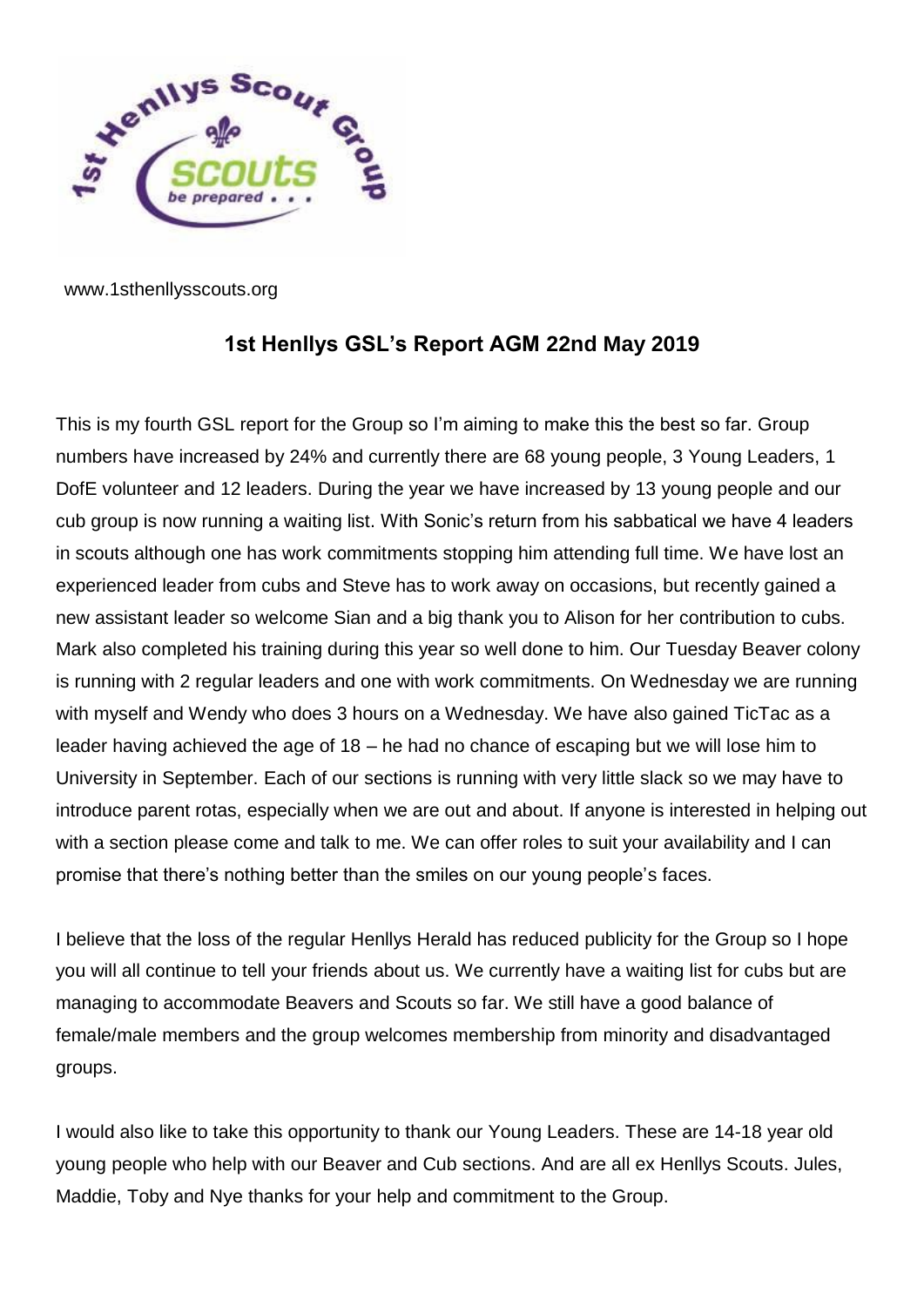If anyone would like to help with administration or management of the group we can also offer these opportunities. Our Chair has resigned due to work, and our Secretary has other commitments preventing her continuing so if anyone can give some time all help will be gratefully received. I would like to thank Fiona and Sarah for their help and support to the group, and me personally. Help can be regular or ad hoc just speak to me and we will meet your commitments. We also need assistance with fundraising activities and events so if you have some time or expertise to offer please speak to me later. In particular, the Group has a website but we need someone to upload and manage the content to keep it up to date. We also continuing to develop Online Scout Manager for communication and you will receive emails from there in future. We intend to allow access to parents to update their child's details and contact information so please watch out for this.

Many of the children have done extremely well gaining Chief Scout awards as well as activity and challenge badges in their respective sections. Leaders have also been busy updating their existing training such as renewing first aid training and gaining skills to support children with additional needs.

As usual we have been helping out with local events. As ever we were on hand selling burgers and hot dogs at the village fete. We have continued our partnership with the Henllys Local Nature reserve and Blaen Bran community woodland, working with them on several ventures including litter picking, ground clearing, tree planting and finding bats. We represented Scouting at the Remembrance Day Parade in Old Cwmbran and at the local service in the village hall. A big thank you to one of our Beaver parents who is a serving soldier. Ronnie came and marched with us again bringing a real idea of service to our country, and helping the Beavers to march!. Beavers and Cubs took part in the annual Christingle Service at Llanyravon,

As a Group we joined the Area Portcullis camp earlier this month. The weather was very kind but extremely cold and it was an excellent camp with lots of activities and we had 37 of our children present.

From the picture presentation you will have seen some of the activities the group has been involved in this year. Here are some highlights from the leader reports.

Our Beavers have been active this year and have been on a sleepover, out camping, hiking pond dipping, hunting Easter eggs, balsam bashing, ringos at Pontypool, and shelter building. They have been to the pantomime, had a visit from santa at the District movie night, visited the fire station and the library as well as Fairhill Church. The Beavers have also undertaken lots of badge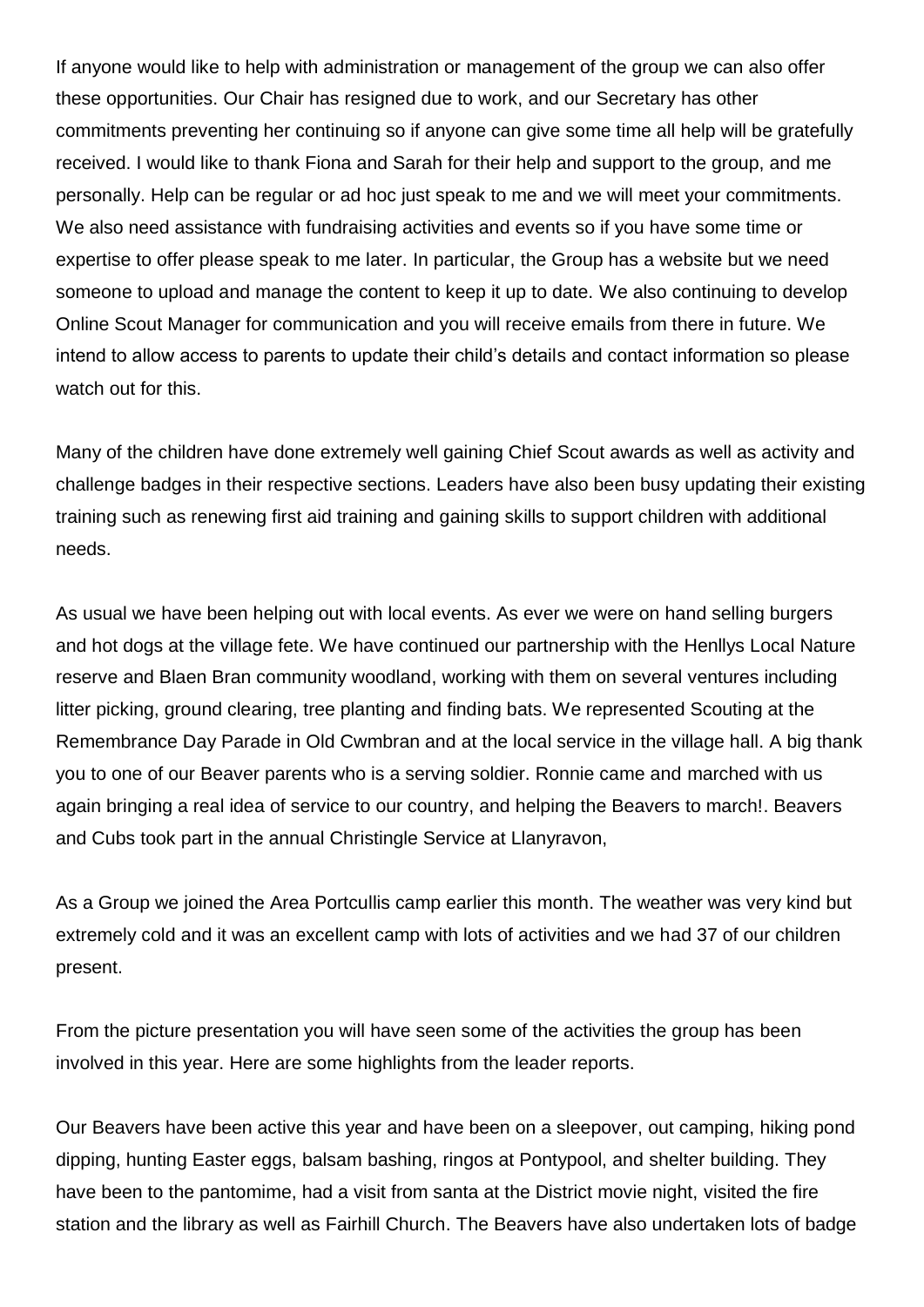work and are developing lots of basic Scouting skills such as navigation, knots and exploring and both sections have completed their disability awareness badges this year. Everything involved a lot of noise, fun and mess as expected with Beavers.

The cubs held their District camp in September, and enjoyed a snowball fight, Nerf Wars, and singing around the campfire. They have been to the local nature reserve and helped choose where to site the fire pit. They have also made journey sticks and Chris has treated them to pizza. Cubs took part in the annual cooking competition, have been to Cwmbran town centre to take photos for their photography badge and have visited the 3 store to talk about internet safety. They have also visited the animals at Pets at Home. Another fun activity was the NERF wars themed Christmas party which was great fun. The cubs have been shooting and played golf. Finally the cubs have been working on basic scouting values and setting their code of conduct to promote positive behaviour.

The Scouts have also been very busy this year offering 12 nights of camping via the group and another 12 from Dragon camps. The main camp was at Paccar, just ouside London where they enjoyed lots of activities including a lightning show around the campfire.They have also camped at Gwent Trek, Botany Bay at Christmas and Portcullis. Scouts have been sailing at Llanegfedd, and climbing. The Scouts have been working on their skills, knots, meteorology, navigation, compass skills, pioneering and environmental issues.

This year has been busy for our Quartermaster as we have replaced the group Marquee - the old one had been in service since 1994. This significant investment of £1945 will hopefully last for the next 24 years! There have also been several small investments and updates to our gas piping. Repairs are a regular feature and there is normally at least 1 tent in my kitchen! If anyone would like to help with equipment please shout as Jeremy now has a leader role with Scouts,

Behaviour in most of the sections can be challenging and we appreciate your support in promoting positive behaviour at all ages and discouraging your children from hitting and climbing on each other which can make it difficult to offer the planned programme and be offputting to the quieter children.

For more details on any of the above please see the section reports that will be posted on the 1st Henllys web site – technology permitting.

As ever we have to thank the executive committee who have kept the Group running behind the scenes. All your efforts have been appreciated! I would personally like to thank Fiona, Nicola, and Sarah for all their hard work this year.